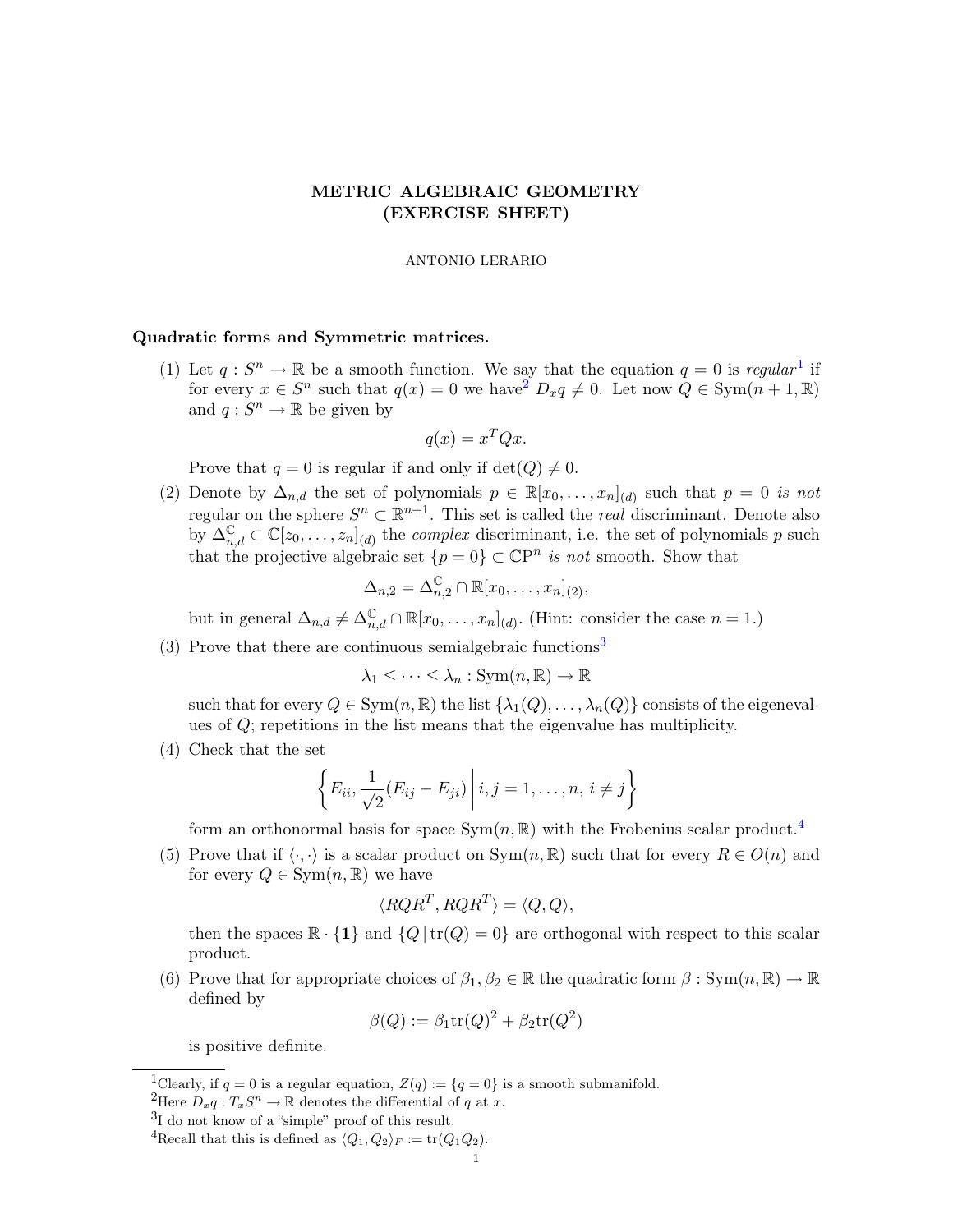## 2 ANTONIO LERARIO

(7) Recall that the gradient, with respect to a scalar product  $\langle \cdot, \cdot \rangle$ , of a smooth function  $f: Sym(n, \mathbb{R}) \to \mathbb{R}$  at a point Q, is defined to be the unique vector  $\nabla f(Q)$  such that for all  $X \in \text{Sym}(n, \mathbb{R})$  we have  $D_{Q}f(X) = \langle \nabla f(Q), X \rangle$ . Let now f be the determinant function, i.e.

$$
f(Q) = \det(Q).
$$

Prove that the gradient of  $f$ , with respect to the Frobenius scalar product, at a point Q equals  $\alpha(Q)$ , the adjoint of the cofactor matrix of Q.

(8) For every  $0 \le r \le n$  let  $S_r \subset \text{Sym}(n, \mathbb{R})$  be the set of symmetric matrices with rank exactly r. It is a smooth set (can you prove it?). Let  $Q \subset \text{Sym}(n, \mathbb{R})$  be a fixed matrix and  $f: S_r \to \mathbb{R}$  be the function defined by:

$$
f(X) := ||Q - X||_F^2, \quad X \in S_r.
$$

Find the critical points of f on  $S_{n-1}$ . Can you guess how many critical points are there on  $S_r$  in general?

(9) Prove Eckart–Young Theorem for symmetric matrices, which states that for every  $Q \in \text{Sym}(n,\mathbb{R})$  we have

(1) 
$$
\text{dist}_F(Q, \{\text{det} = 0\}) = \min_i |\lambda_i(Q)|.
$$

Moroever, show that, if  $\det(Q) \neq 0$ , then

$$
dist_F(Q, \{\det = 0\}) = ||Q^{-1}||_{op}^{-1}.
$$

(This step is easy once you know  $(1)$ ).

For the proof of [\(1\)](#page-0-4), follow the following steps.

Start by proving that the minimum of  $||Q - X||_F^2$ , for  $X \in \{\text{det} = 0\}$  is reached at a matrix of rank  $n-1$ .

Use the fact that  $S_{n-1}$  (defined above) is smooth to compute critical points of the function  $f(Q) = ||Q - X||_F^2$  on  $S_{n-1}$  using Lagrange multipliers rule. (You need to use the fact that  $\nabla \det(X) = \alpha(X)$ .

Prove that the minimizer  $X_0 \in S_{n-1}$  of  $||X - Q||_F^2$  and Q are simoultaneously diagonalizable (you need to use the fact that  $\alpha(X)X = \det(X)1$ .)

Conclude the argument.

**Geometry in the space of polynomials.** We denote by  $V_{n,d} := \mathbb{R}[x_0, \ldots, x_n]_{(d)}$  the space of real homogeneous polynomials of degree d in  $n + 1$  variables and by  $\Delta_{n,d} \subset V_{n,d}$  the set of real polynomials p such that the equation  $p = 0$  on  $\mathbb{R}P^n$  (or  $S^n$ ) is not regular.

(1) Show that  $p \in \Delta_{n,d}$  if and only if there exists  $x \in \mathbb{R}^{n+1} \setminus \{0\}$  such that

$$
p(x) = \frac{\partial p}{\partial x_0}(x) = \dots = \frac{\partial p}{\partial x_n}(x) = 0.
$$

- (2) Show that  $V_{1,d}^{\mathbb{C}} \setminus \Delta_{1,d}^{\mathbb{C}}$  is connected.
- (3) Consider the space of real, monic polynomials in one variable, of degree d and without multiple roots. How many components does this space have?
- (4) Compute the length of the Veronese curve  $\gamma : \mathbb{R}P^1 \to \mathbb{R}P^d$  given by:

$$
\gamma([x_0,x_1]):=\left[x_0^d,\sqrt{d}x_0^{d-1}x_1,\ldots,\binom{d}{k}^{1/2}x_0^{d-k}x_1^k,\ldots,\sqrt{d}x_0x_1^{d-k},x_1^d\right].
$$